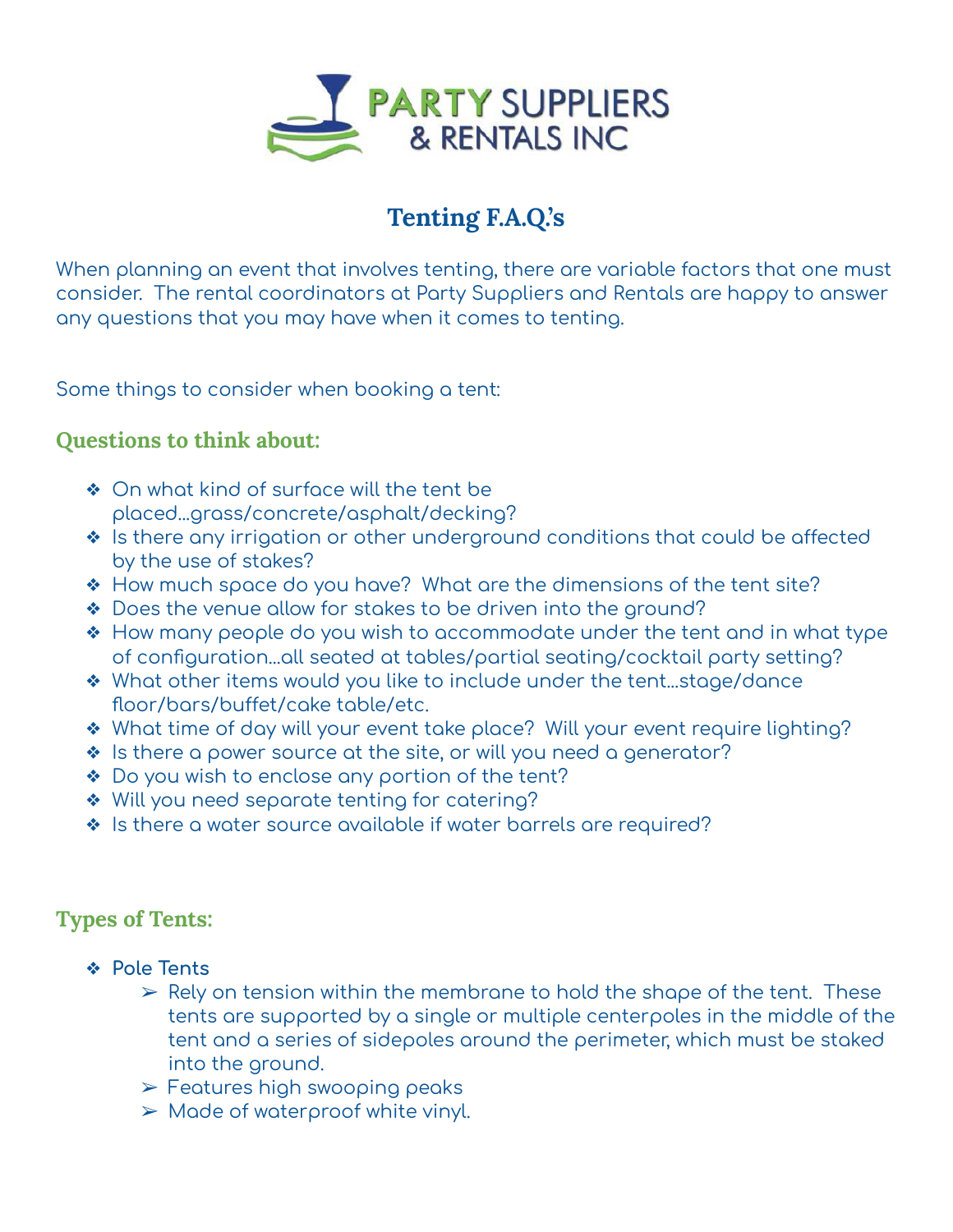#### ❖ **Marquee Tents**

- ➢ Create an elegant entryway for weddings and corporate events.
- $\triangleright$  Made of waterproof white vinyl.

### ❖ **Frame Tents**

- ➢ Features a skeleton of aluminum framework and steel connectors to support the white vinyl tent top. Although this style of tent is "free-standing" by design, it will still require anchoring to resist rain/wind forces. Frame tents do not have interior centerpoles.
- $\triangleright$  Made of waterproof white vinyl.

#### ❖ **Sailcloth/Tidewater Tents (Nantucket or Aurora)**

- ➢ Sailcloth/tidewater tents give you the feeling of floating under a parachute. The ends of these style tents are round, not square. The tent tops are made of an opaque fabric and the poles are made of wood. As with a standard pole tent, these tents are supported by a single or multiple centerpoles in the middle of the tent and a series of sidepoles around the perimeter, which must be staked into the ground.
- $\triangleright$  Made of water-resistant cloth.

### ❖ **Clear Top Frame Tents**

- $\geq$  Clear top tents are structured in the same manner as traditional frame tents, the only difference being the vinyl is clear rather than white. They are best utilized for functions in the late fall and winter months.
- ➢ Party Suppliers and Rentals DOES NOT RECOMMEND the use of clear tents during the spring, summer and early fall months in North Carolina, as the tent will create a warming "greenhouse effect" for vendors and guests. The tent will heat up under the sun, and will not have the opportunity to cool down throughout the day.
- ➢ Made of waterproof clear vinyl.

# **Tent Accessories**

- ❖ **Sidewalls**
	- $\triangleright$  Solid (white vinyl)
	- $>$  Windowed (white vinyl with a clear vinyl window)
	- $\triangleright$  Clear (clear vinyl)
- ❖ **Pole Drapes**
	- $\triangleright$  White fabric to hide the aluminum poles
- ❖ **Lighting**
	- $\triangleright$  Globe lights (around the perimeter of the tent/one per sidepole)
- ❖ **Climate Control**
	- ➢ Tent Heaters & Propane
- ❖ **Tent Liners**
	- $\geq$  Soft, billowy white fabric lining installed in the ceiling of a standard frame tent.
	- $\triangleright$  Masks the interior framework of the tent.